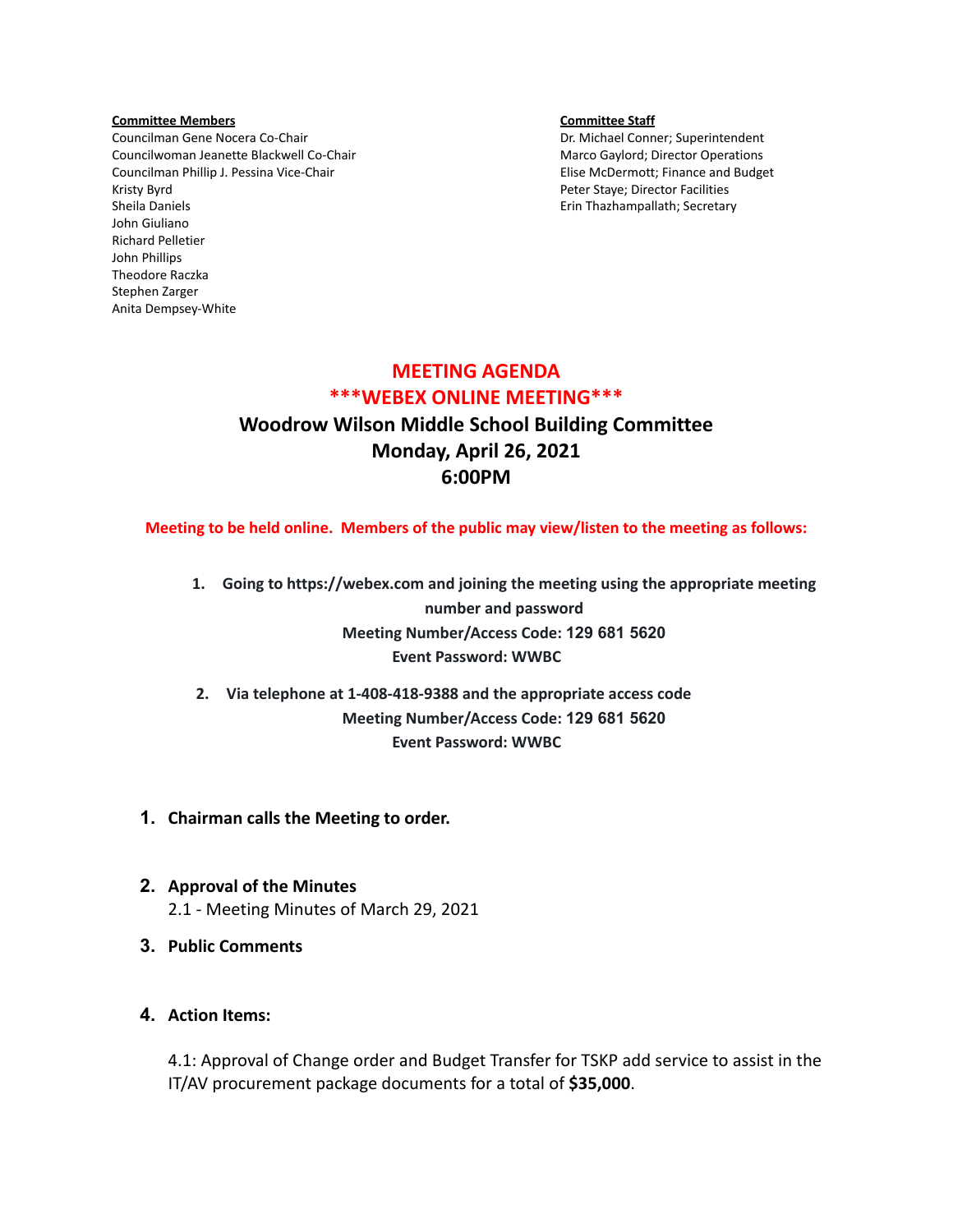4.2: Approval of Purchase Order and Budget Transfer for TSKP FF&E package. **\$33,164.00** coming from the Contingency Fund and **\$1,440,000.00** coming from the budget line. For a Total of **\$1,473,164.0.**

4.3: Approval of Budget Transfer and Change/Purchase Order for Light Rigging Estimate to disassemble and move the electric paper cutter machine for an estimated cost of **\$3,200**.

4.4: Approval of Change/Purchase Order and Budget Transfer for Martin Moving Company for a total of **\$30,675.20.**

4.5: Approval of Change/Purchase Order and Budget Transfer for TRC Asbestos Abatement Consulting Services (April Break Services) for a total of **\$7,895**.

4.6: Approval of Change/Purchase Order and Budget Transfer for TRC Underground Storage Tank Closure Services for a total of **\$10,897.00.**

4.7: Approval of Change/Purchase Order and Budget Transfer for TRC Abatement Consulting Services for a total of **\$75,042.00.**

4.8: Approval of Change/Purchase Order and Budget Transfer of Fiber Relocation: disconnecting Woodrow Wilson /reconnecting Beman to BOE network. Option #1 in the amount of **\$6,500** or Option #2 in the amount of **\$12,000.**

4.9: Approval of Purchase Order and Budget Transfer and Invoice Payment Hartford Courant Invoice (Public Bid Notice) in the amount of **\$101.87**

# **5. Construction Updates**

5.1 - Workflow Status: In Progress

- A. **O&G Status Update**: Presented by Joe Vetro; Project Manager, O&G Industries
	- **a.** Monthly Project Report Review and Construction Update
	- **b.** Items for Approval Phase 2 possible Change Order and Budget **Transfers**
- B. **TSKP Status Update**: Presented by Randall Luther; TSKP, Mary-Lynn Radych; TSKP, Michael Scott; TSKP, Jeanette O'Connell; TSKP
	- **a.** Approval of AV/IT package and budget for OSCGR State Review with Purchase Order and Budget Transfer Approval.
- **6. Financial Report**